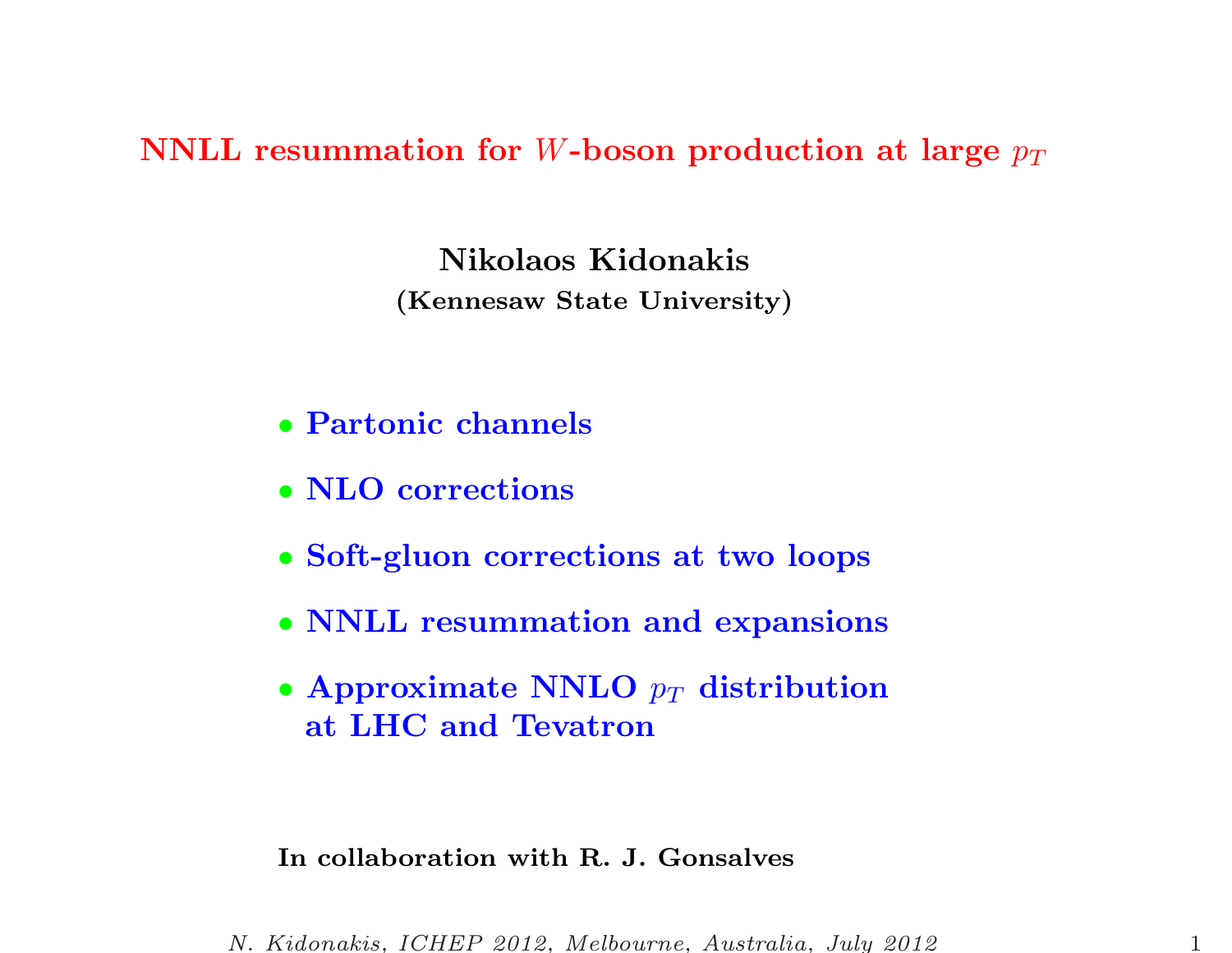W production at large  $p_T$  - parton processes

W hadroproduction useful in testing the SM and in estimates of backgrounds to Higgs production and new <sup>p</sup>hysics (new gauge bosons)

 $p_T$  distribution falls rapidly as  $p_T$  increases

Partonic channels at LO

 $q(p_a) + g(p_b) \longrightarrow W(Q) + q(p_c)$ 

 $q(p_a) + \bar{q}(p_b) \longrightarrow W(Q) + q(p_c)$ 

Define  $s = (p_a + p_b)^2$ ,  $t = (p_a - Q)^2$ ,  $u = (p_b - Q)^2$  and  $s_4 = s + t + u - Q^2$ 

At threshold  $s_4 \rightarrow 0$ 

Soft corrections

$$
\left[ \frac{\ln^l(s_4/p_T^2)}{s_4} \right]_+
$$

Virtual corrections  $\delta(s_4)$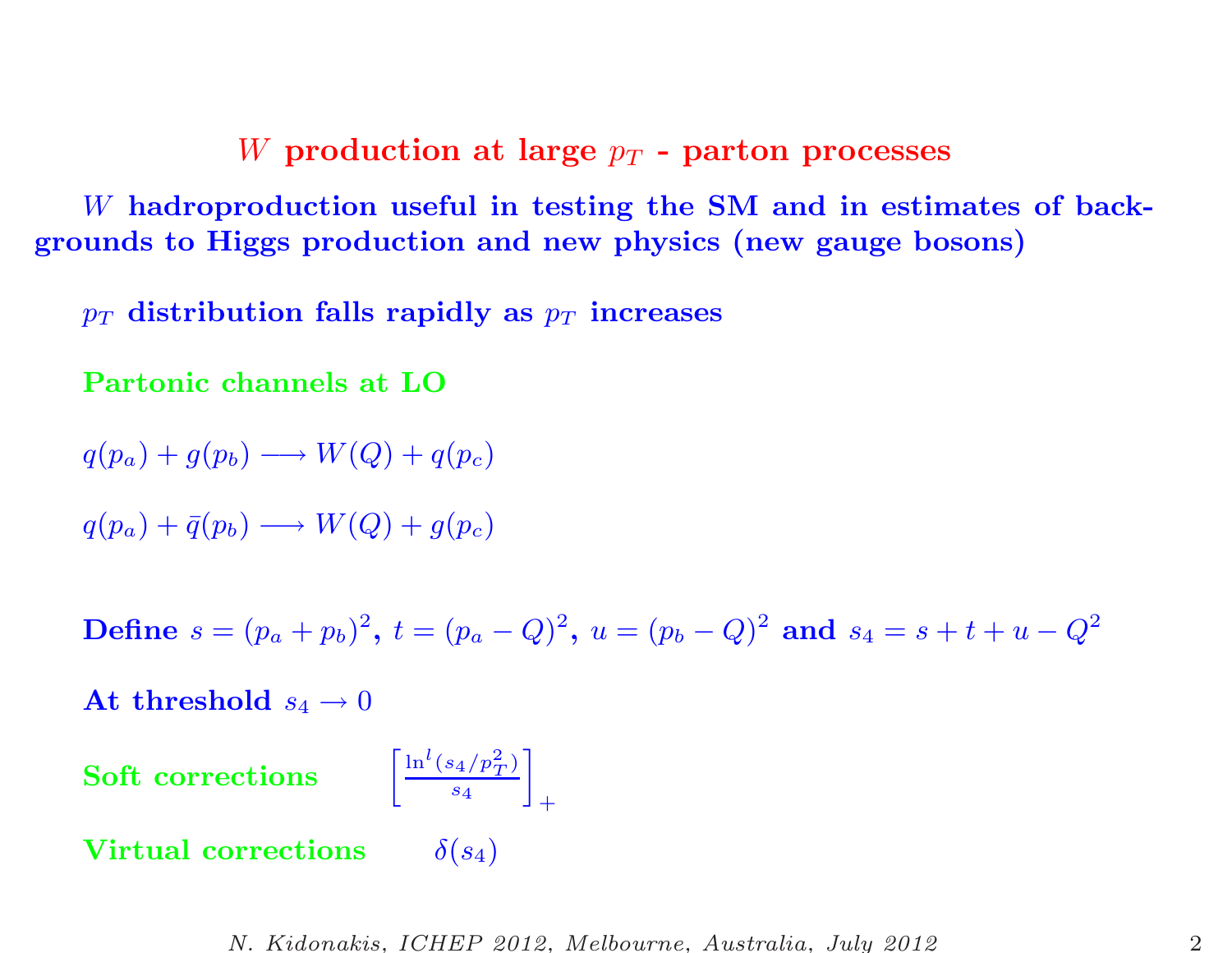### NLO corrections

#### The NLO cross section can be written as

$$
E_Q \frac{d\hat{\sigma}_{f_a f_b \to W(Q)+X}}{d^3 Q} = \delta(s_4) \alpha_s(\mu_R^2) \left[ A(s, t, u) + \alpha_s(\mu_R^2) B(s, t, u, \mu_R) \right] + \alpha_s^2(\mu_R^2) C(s, t, u, s_4, \mu_F)
$$

The coefficient functions  $A, B$ , and  $C$  depend on the parton flavors

The coefficient  $A(s, t, u)$  arises from the LO processes

 $B(s, t, u, \mu_R)$  is the sum of virtual corrections and of singular terms  $\sim \delta(s_4)$ in the real radiative corrections

 $C(s, t, u, s_4, \mu_F)$  is from real emission processes away from  $s_4 = 0$ 

P.B. Arnold and M.H. Reno, Nucl. Phys. <sup>B</sup> 319, <sup>37</sup> (1989); (E) <sup>B</sup> 330, <sup>284</sup> (1990) R.J. Gonsalves, J. Pawlowski, C.-F. Wai, Phys. Rev. <sup>D</sup> 40, <sup>2245</sup> (1989); Phys. Lett. <sup>B</sup> 252, <sup>663</sup> (1990)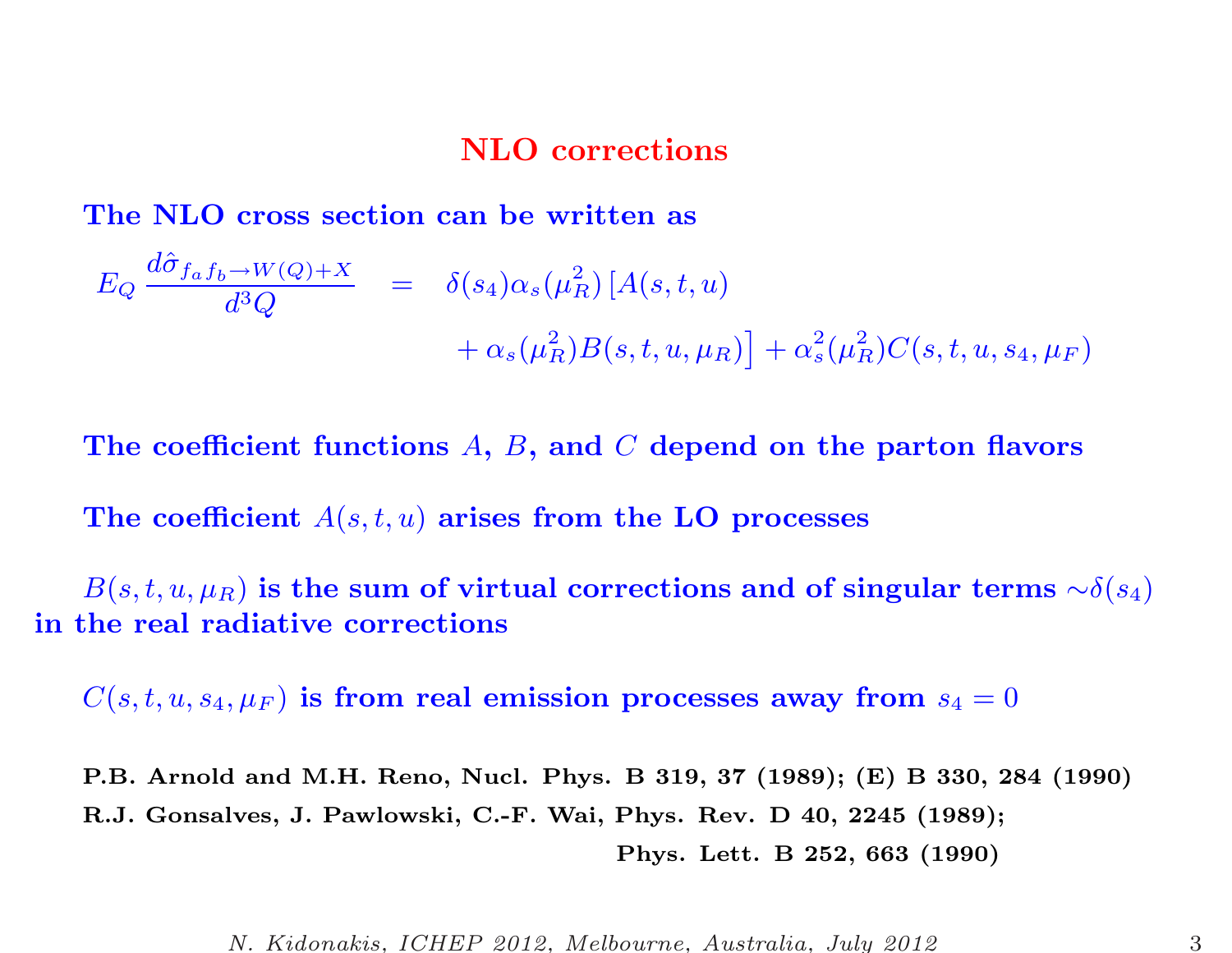## NLO  $p_T$  distribution of the W-boson at the LHC at 7 and 8 TeV



N. Kidonakis, ICHEP 2012, Melbourne, Australia, July 2012 4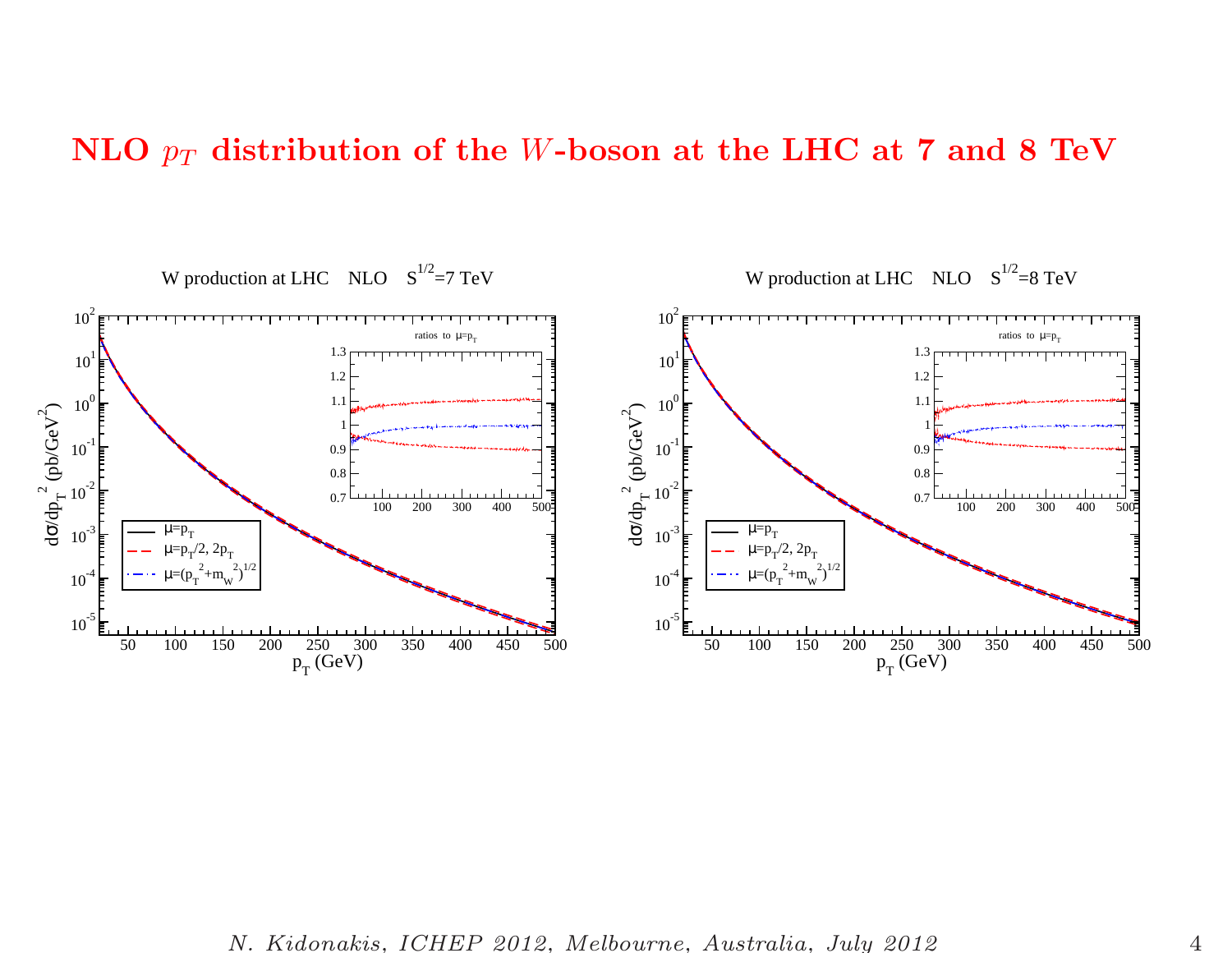## NLO  $p_T$  distribution of the W-boson at the LHC and Tevatron



N. Kidonakis, ICHEP 2012, Melbourne, Australia, July 2012 5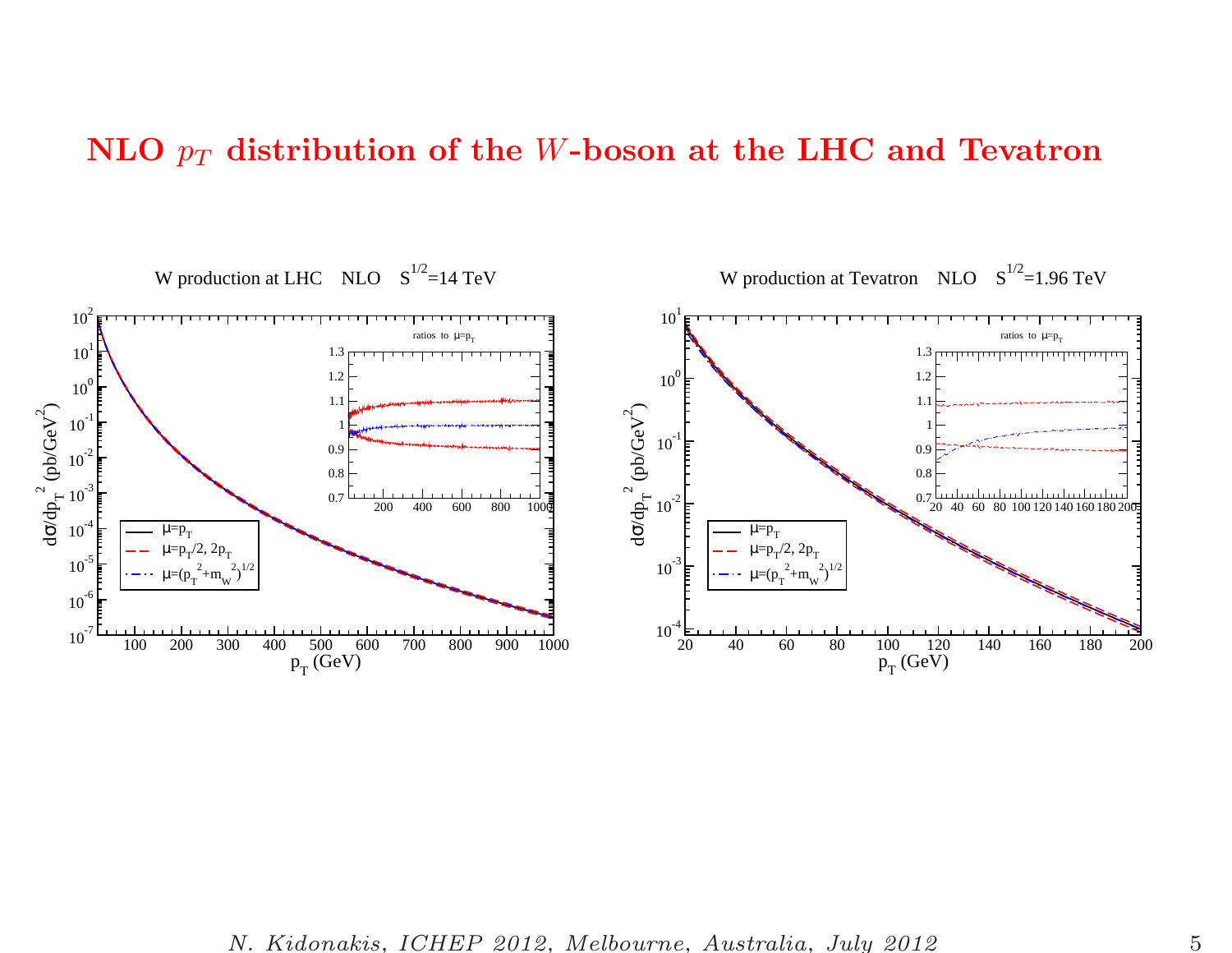### Soft-gluon corrections

$$
\mathcal{D}_l(s_4)\equiv\left[\frac{\ln^l(s_4/p_T^2)}{s_4}\right]_+
$$

For the order  $\alpha_s^n$  corrections  $l \leq 2n-1$ 

At NLO,  $\mathcal{D}_1(s_4)$  and  $\mathcal{D}_0(s_4)$  terms

At NNLO,  $\mathcal{D}_3(s_4)$ ,  $\mathcal{D}_2(s_4)$ ,  $\mathcal{D}_1(s_4)$ , and  $\mathcal{D}_0(s_4)$  terms

We can formally resum these logarithms for W production at large  $p_T$ to all orders in  $\alpha_s$  Phys. Lett. B 480, 87 (2000)

Applied to <sup>W</sup> production at the Tevatron: JHEP 02, <sup>027</sup> (2004) and at the LHC: Phys. Rev. Lett. 95, <sup>222001</sup> (2005)

New two-loop results:  $\mathcal{D}_0(s_4)$  terms now fully determined

# New approximate NNLO from NNLL resummation: N. Kidonakis and R.J. Gonsalves, arXiv:1201.5265 [hep-ph]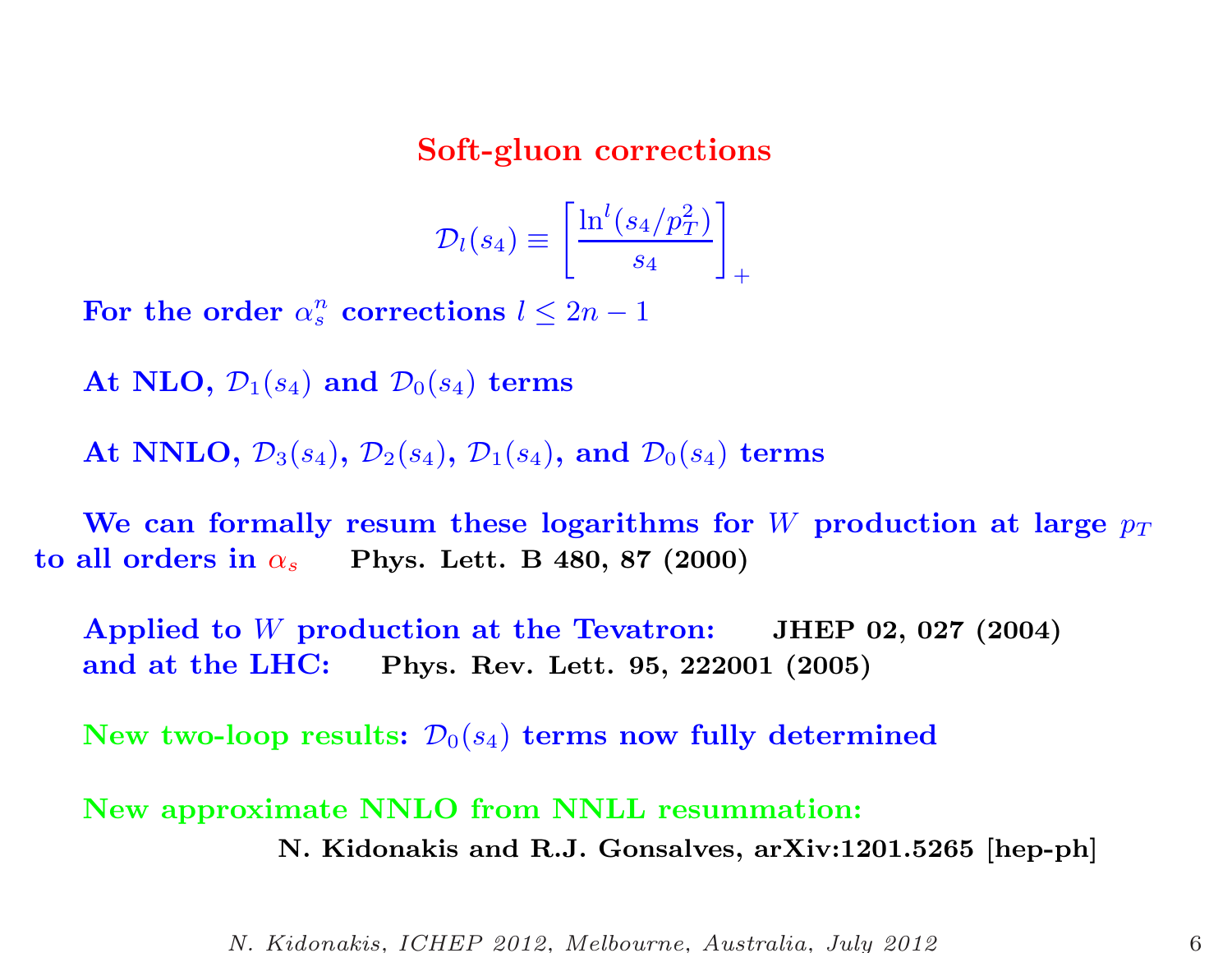### Soft-Gluon Resummation

Resummation follows from factorization properties of the cross section - performed in moment space

Resummed cross section

$$
\hat{\sigma}^{res}(N) = \exp\left[\sum_{i} E_{i}(N_{i})\right] \exp\left[E'_{j}(N')\right] \exp\left[\sum_{i=1,2} 2 \int_{\mu_{F}}^{\sqrt{s}} \frac{d\mu}{\mu} \gamma_{i/i} \left(\tilde{N}_{i}, \alpha_{s}(\mu)\right)\right]
$$

$$
\times H(\alpha_{s}) S\left(\alpha_{s} \left(\frac{\sqrt{s}}{\tilde{N}'}\right)\right) \exp\left[\int_{\sqrt{s}}^{\sqrt{s}/\tilde{N}'} \frac{d\mu}{\mu} 2 \text{Re}\Gamma_{S}\left(\alpha_{s}(\mu)\right)\right]
$$

 $\Gamma_S$  is the soft anomalous dimension

$$
\Gamma_S = \frac{\alpha_s}{\pi} \Gamma_S^{(1)} + \frac{\alpha_s^2}{\pi^2} \Gamma_S^{(2)} + \cdots
$$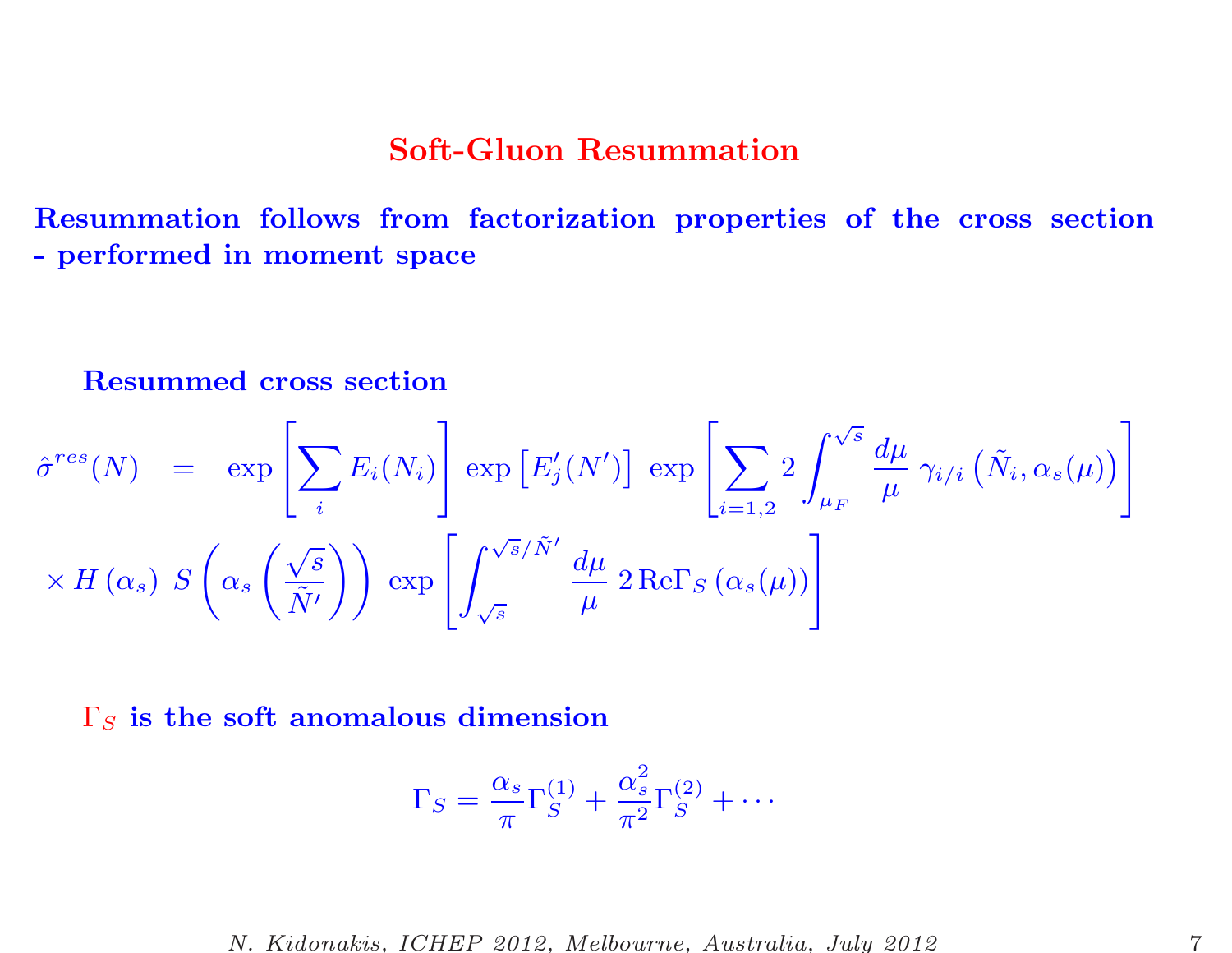### Two-loop soft anomalous dimension

Two-loop eikonal diagrams for  $qg\to W\bar{q}$ 



# Determine  $\Gamma^{(2)}_S$  from UV poles of two-loop dimensionally regularized integrals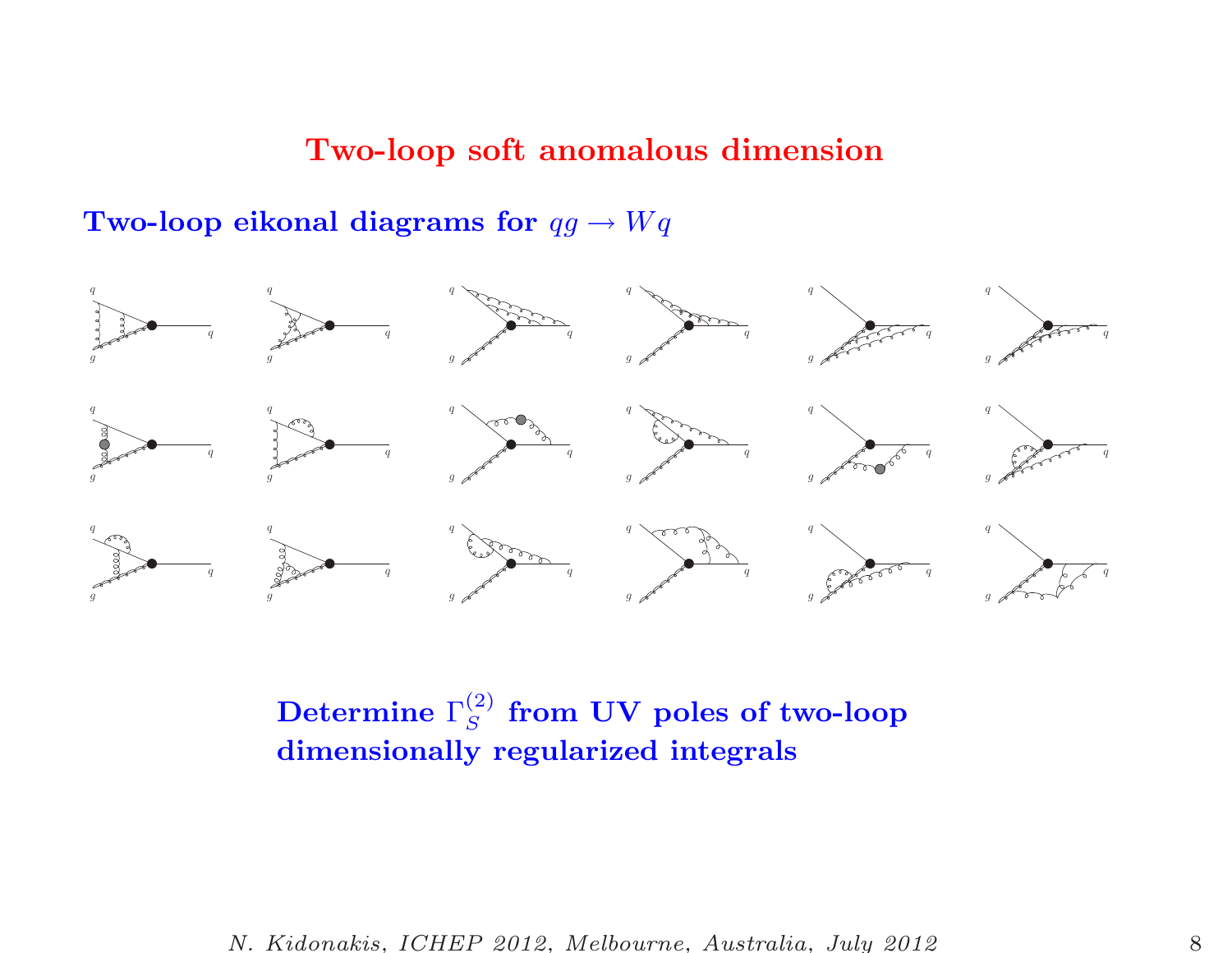Two-loop eikonal diagrams for  $q\bar{q} \rightarrow W g$ 



Determine  $\Gamma_S^{(2)}$  from UV poles of two-loop dimensionally regularized integrals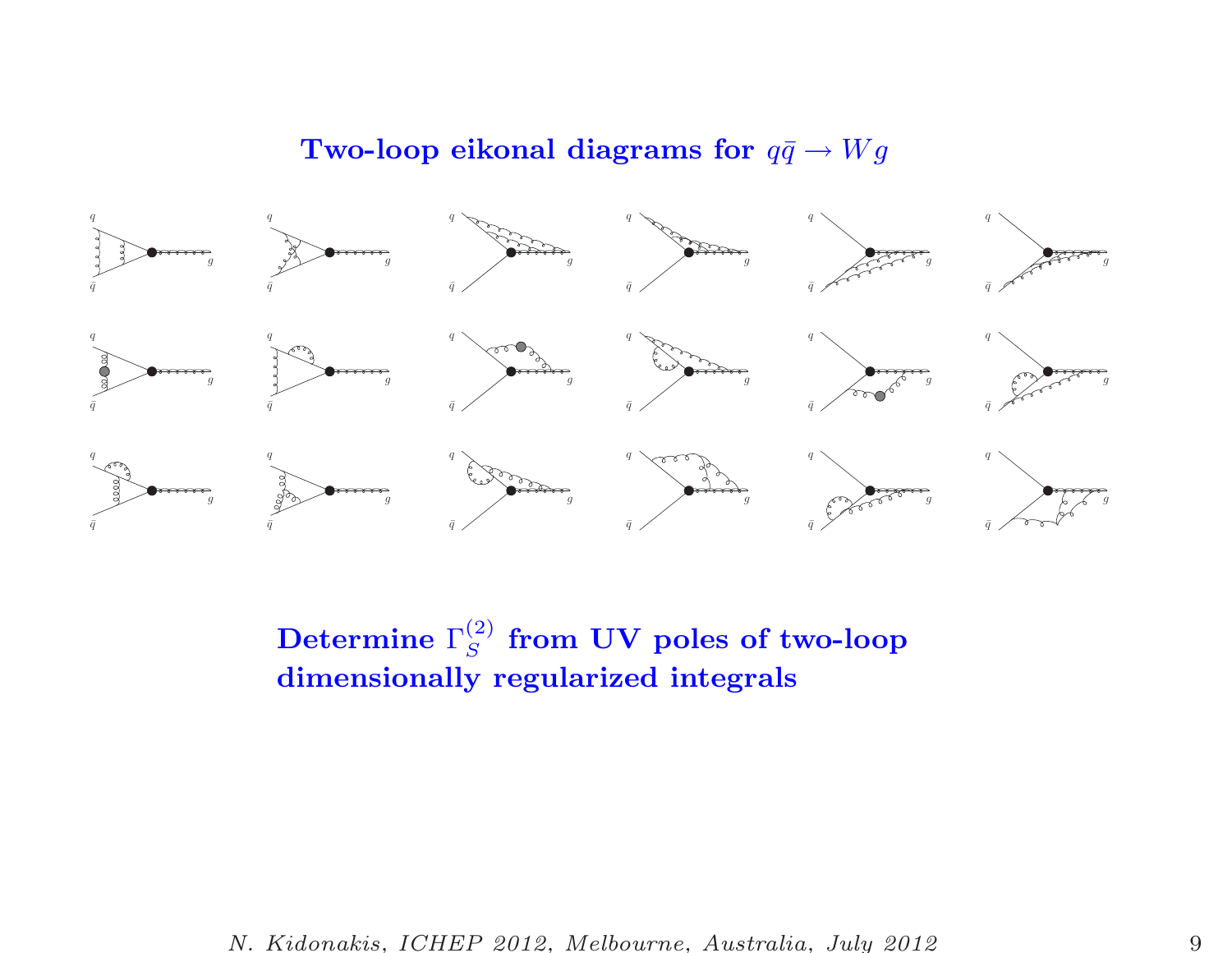## Two-loop soft anomalous dimension

For  $qg \to Wq$  or  $qg \to Zq$ 

$$
\Gamma_{S, qg \to Wq}^{(1)} = C_F \ln \left( \frac{-u}{s} \right) + \frac{C_A}{2} \ln \left( \frac{t}{u} \right)
$$

$$
\Gamma_{S, qg \to Wq}^{(2)} = \frac{K}{2} \Gamma_{S, qg \to Wq}^{(1)}
$$

For  $q\bar{q} \rightarrow W g$  or  $q\bar{q} \rightarrow Z g$ 

$$
\Gamma_{S,\,q\bar{q}\to Wg}^{(1)} = \frac{C_A}{2} \ln\left(\frac{tu}{s^2}\right)
$$

$$
\Gamma_{S,\,q\bar{q}\to Wg}^{(2)} = \frac{K}{2} \Gamma_{S,\,q\bar{q}\to Wg}^{(1)}
$$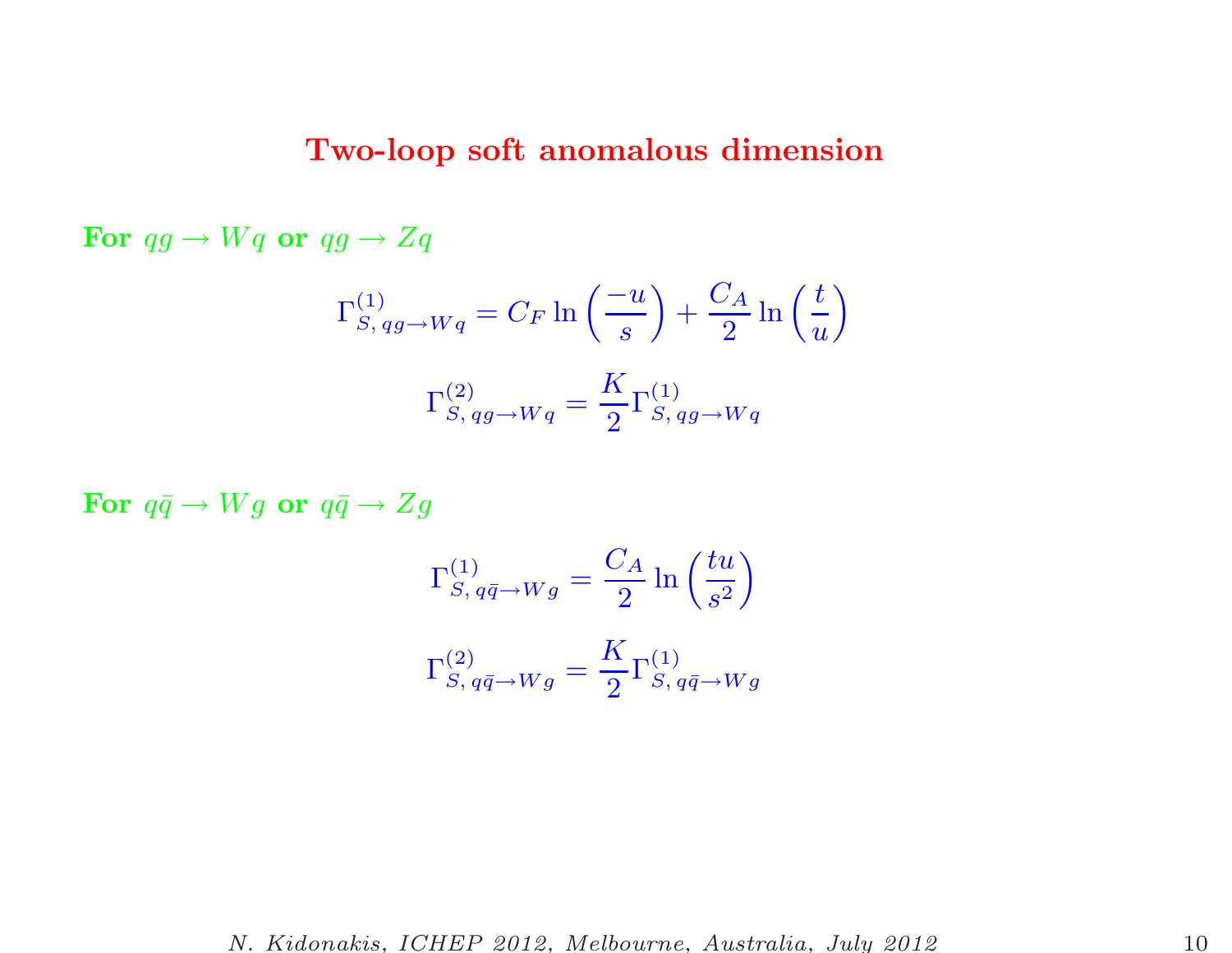## NNLO approx for  $W$  production at the LHC at 7 TeV

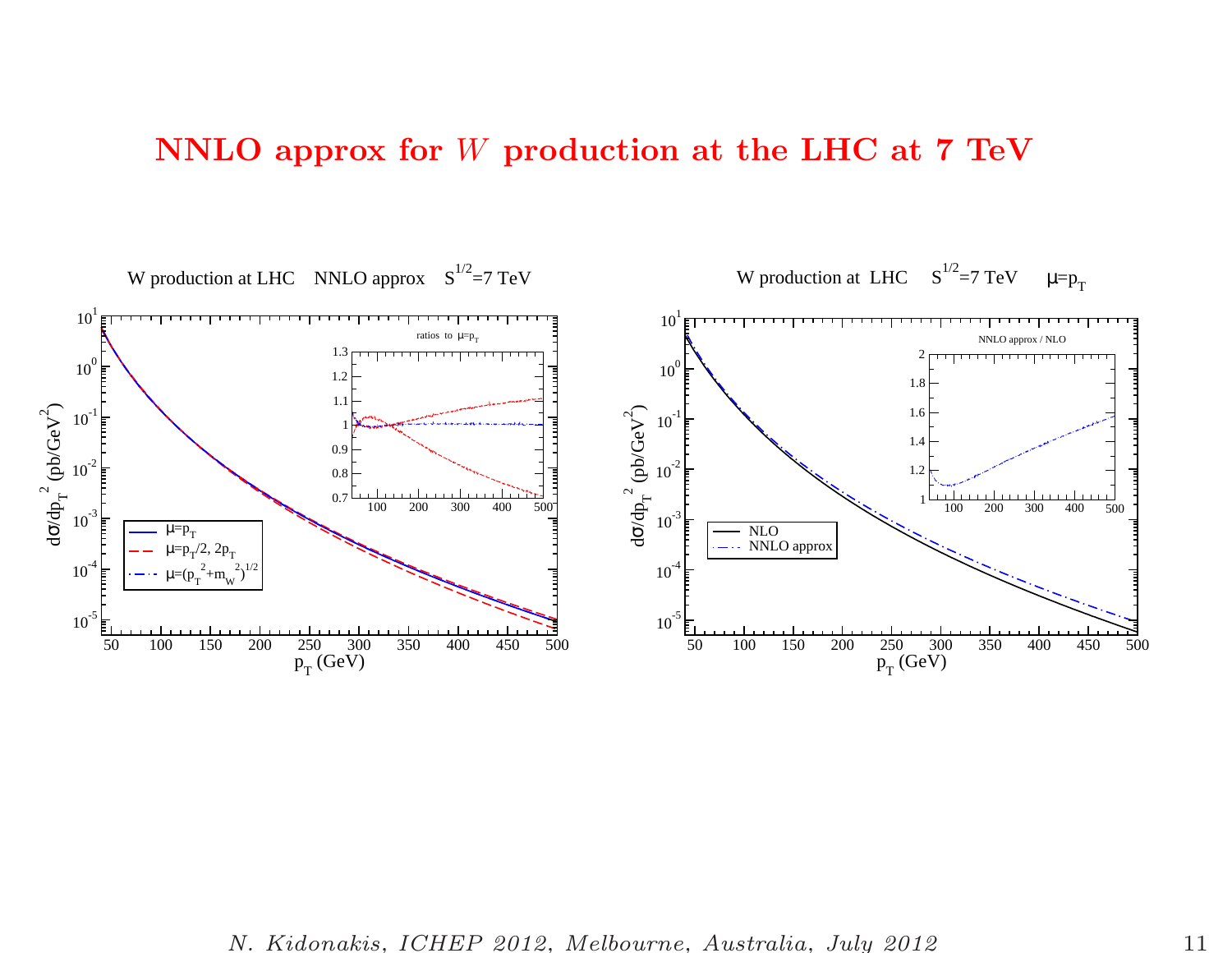## NNLO approx for  $W$  production at the LHC at 8 TeV

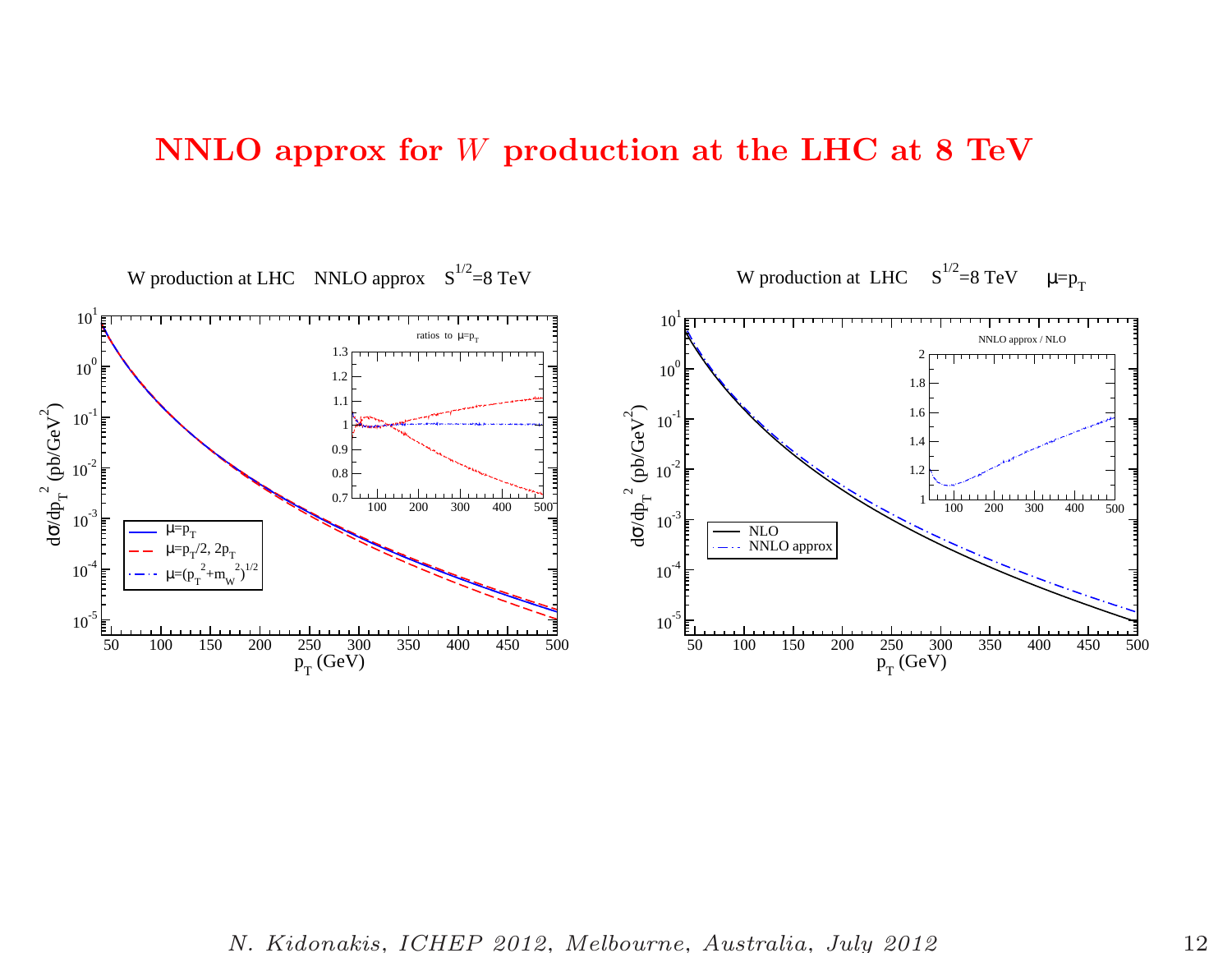## NNLO approx for  $W$  production at the LHC at 14 TeV



N. Kidonakis, ICHEP 2012, Melbourne, Australia, July 2012 13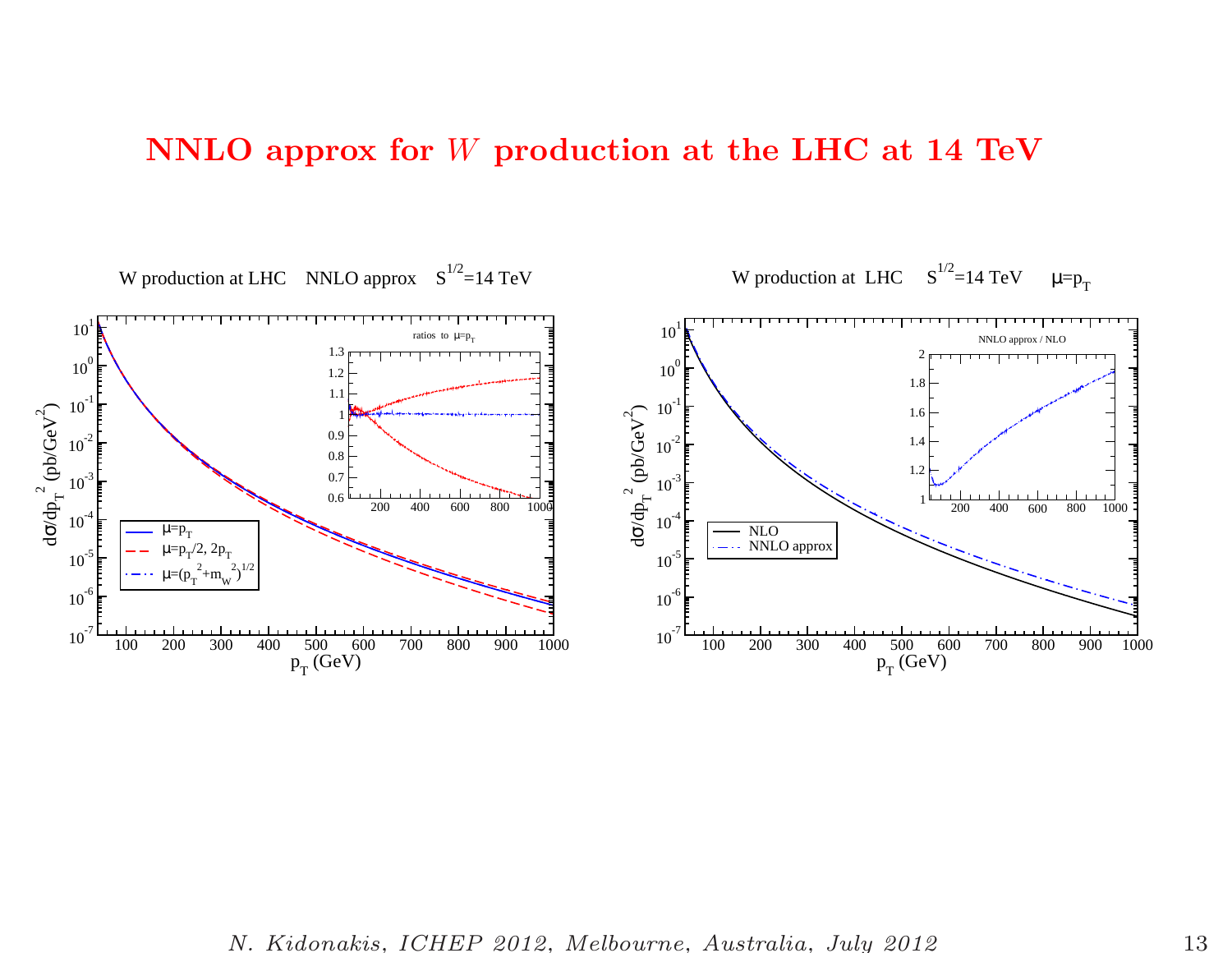### NNLO approx for <sup>W</sup> production at the Tevatron



N. Kidonakis, ICHEP 2012, Melbourne, Australia, July 2012 14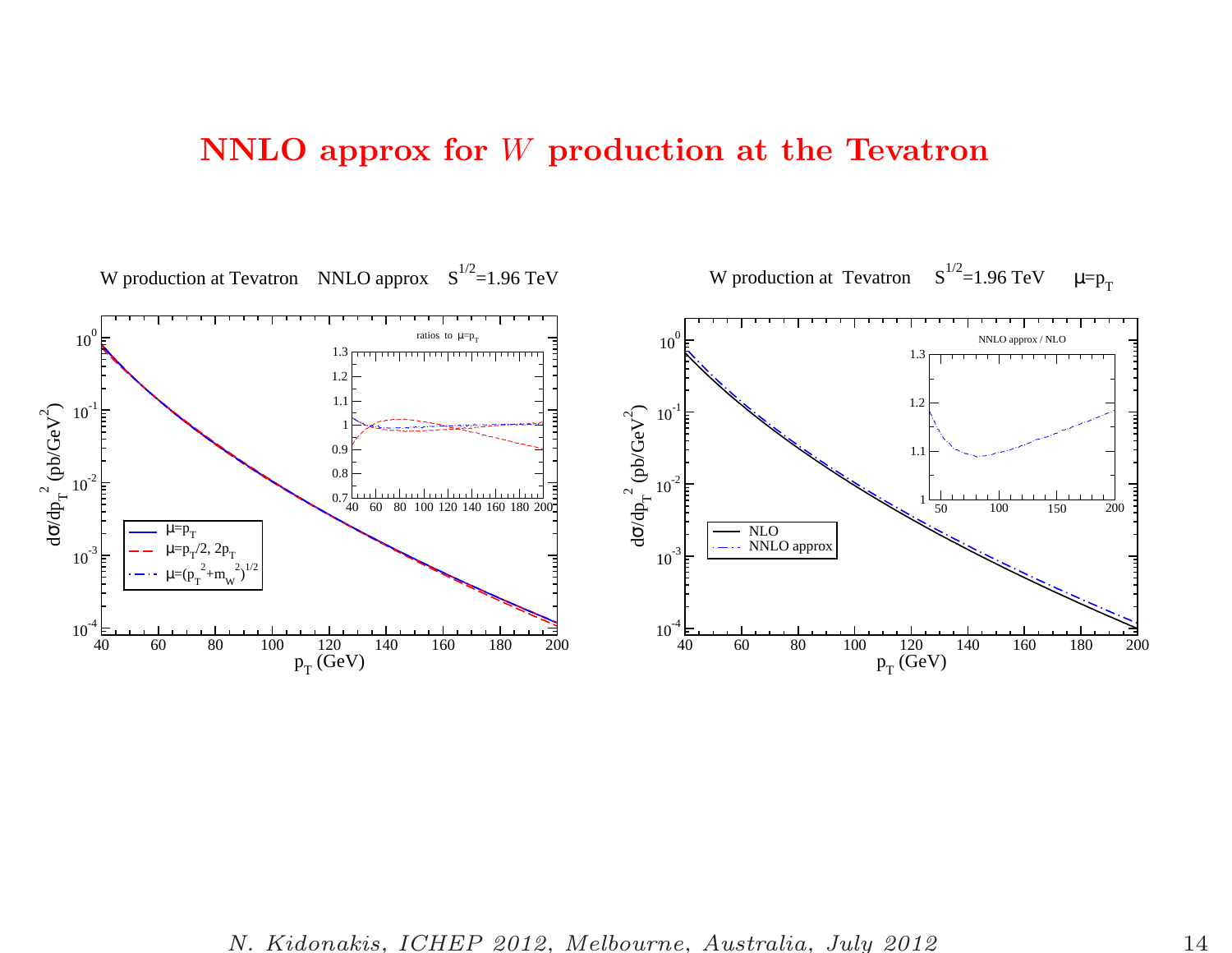### Scale and PDF dependence



Used MSTW 2008 pdf